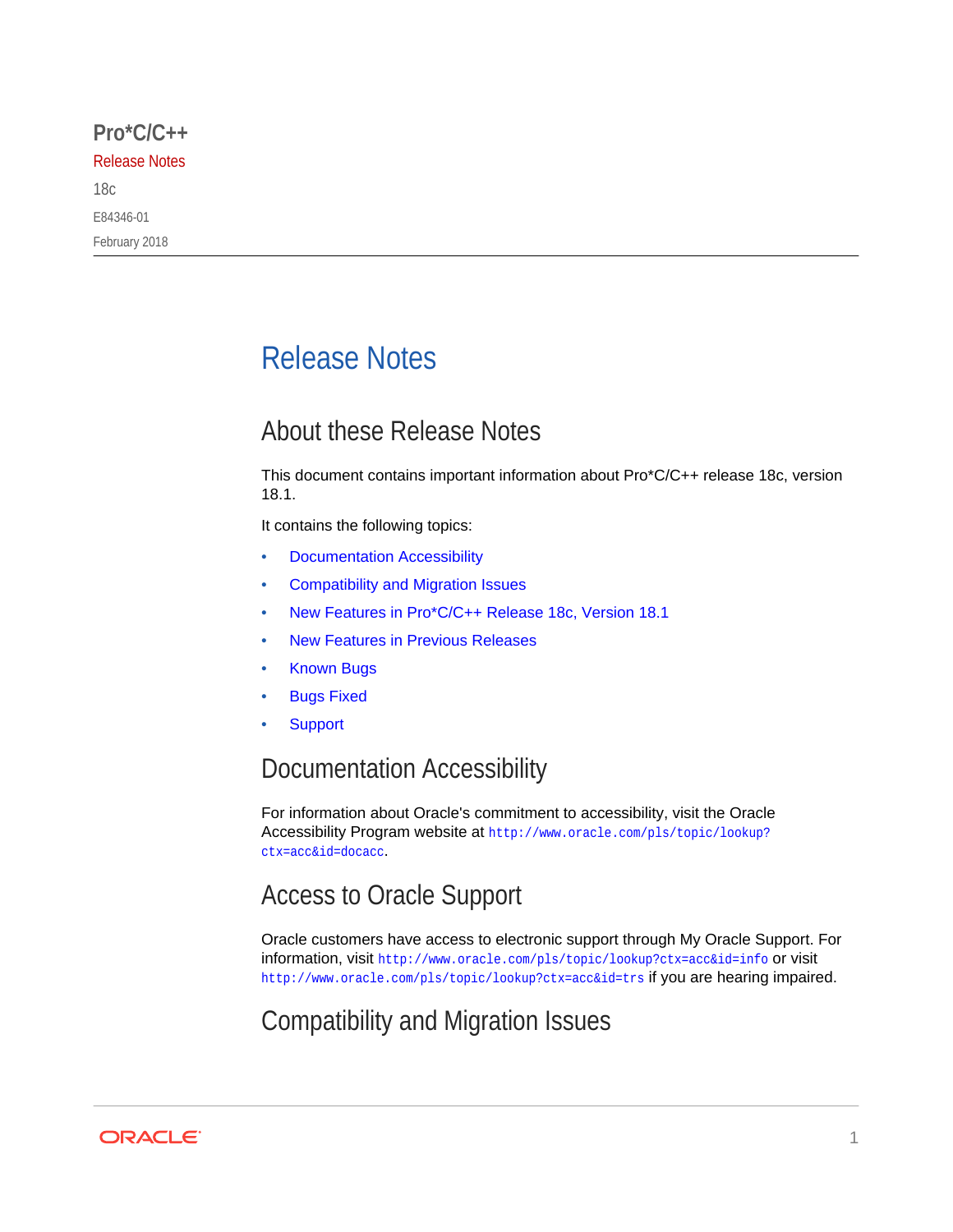<span id="page-1-0"></span>This section describes compatibility issues when migrating from earlier releases of Pro\*C/C++.

### Compatibility Between 32 Bit and 64 Bit Implementations

On platforms which support both 32 bit and 64 bit implementations, you must reprecompile your applications which include sqlca via an EXEC SQL INCLUDE statement before linking with the 64 bit binaries. For applications which include sqlca.h via the #include preprocessor statement, you must recompile to include the 64 bit sqlca.h before relinking with the 64 bit binaries.

In the future, to support generated code compatibility across implementations, only one version, the 64 bit version, of sqlca.h may be supplied on ports which support both 32 bit and 64 bit binaries.

#### Pro\*C/C++ Configuration File

The Pro\*C/C++ configuration file precomp/admin/pcscfg.cfg needs to be updated with the appropriate path for sys\_include option. Environment variables can be used to specify the path, e.g,  $$ORACLE$  HOME for Unix systems and  $$ORACLE$  HOME  $$$  for Windows. Your include option should also be updated appropriately.

```
sys_include=($ORACLE_HOME/precomp/public,/usr/include)
<pre>sys_include=/usr/lib/gcc/i386-redhat-linux/4.1.1/include
<pre>include=($ORACLE_HOME/precomp/public)
<pre>include=$ORACLE_HOME/precomp/hdrs
```
### LTYPE=SHORT

Setting the LTYPE=SHORT option causes .lis files to be generated using the verbose form rather than the expository form in which the entire program is listed.

### New Features in Pro\*C/C++ Release 18c, Version 18.1

The following feature is new in this release:

• Support for Oracle Connection Manager in Traffic Director Mode

Oracle Connection Manager in Traffic Director Mode is a proxy that is placed between supported database clients and database instances for improved high availability, connection multiplexing, and load balancing.

### New Features in Previous Releases

This section lists new features introduced to Pro\*C/C++ in previous releases.

Features in Pro\*C/C++ 12.2 Production

• Support for long identifiers (object lengths of 128 bytes). In previous releases, the object length limit was 30 bytes.

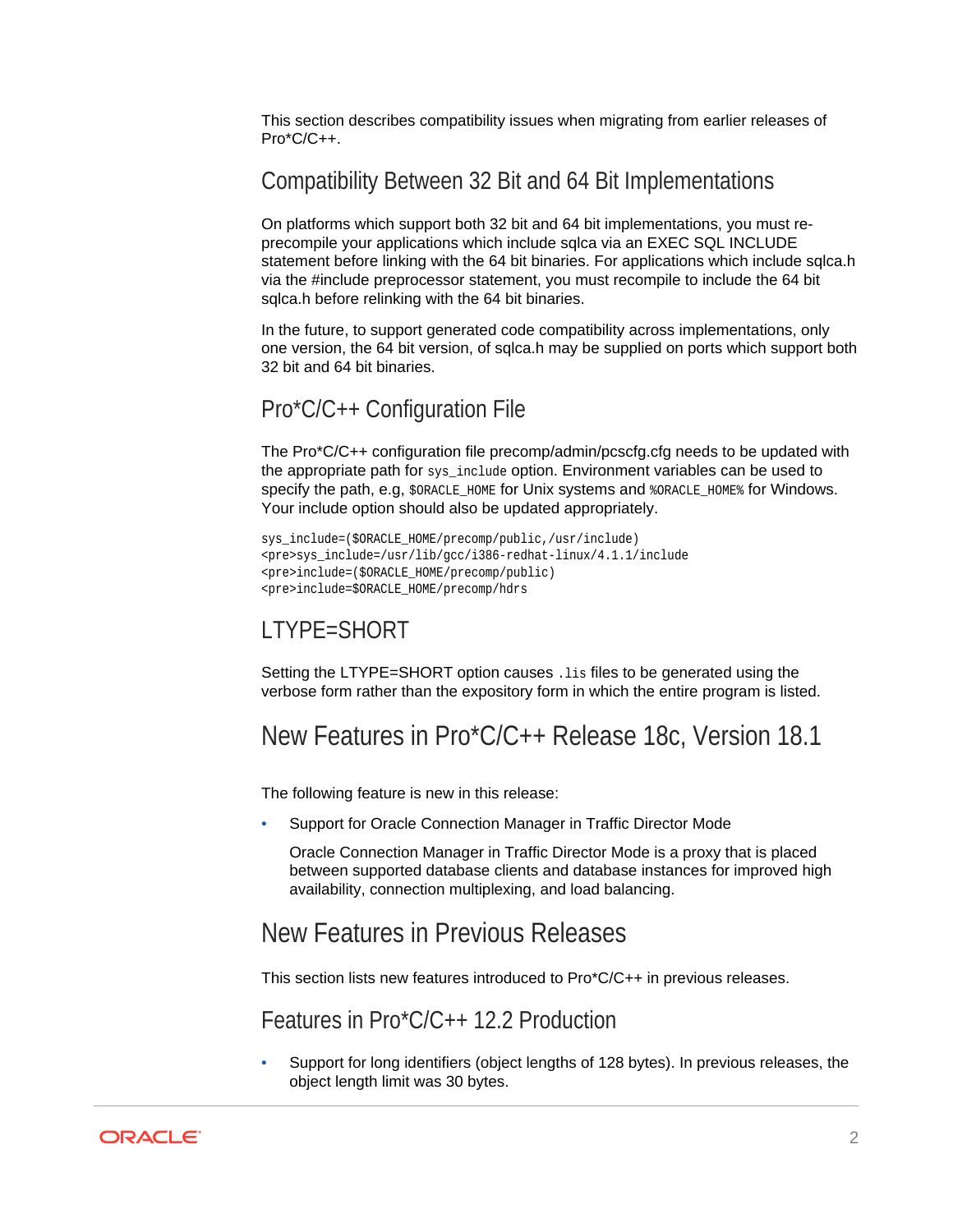- <span id="page-2-0"></span>Support for Oracle Instant Client - Basic Light version.
- New command line option, trim password, to prevent authentication issues caused by password strings that contain trailing blank space.
- Pro\*C/C++ Compatibility with vc12 (Visual Studio 2013 compiler).

### Features in Pro\*C/C++ 12.1 Production

- Support for Auto Increment Columns
- Support for 32k Columns
- Support for Prefetch By Memory
- Support for SQL Plan Management (SPM)

#### Bugs Fixed

The following section lists bugs fixed in Pro\*C/C++. Numbers in parentheses following the description refer to bug numbers in the Oracle Bug Database.

#### Bugs Fixed in Pro\*C/C++ Release 12.2 Production

- Pro\*C/C++ no longer throws CSF-S-00000 error when common\_parser=yes in the timezone.pc file (9531787)
- Pro\*C/C++ no longer throws ORA-01008 error when binds are used in the Select list while common\_parser=yes (14127422)
- Pro\*C/C++ no longer throws ORA-932 error when precompiling with option USERID and common\_parser=yes for an INSERT statement which has CASE clause and TIMESTAMP function (14335958, 19473788)
- Pro\*C/C++ no longer fails to set SQLSTATE during rollback, with MODE=ANSI and without declaring SQLCODE (5891984)
- Pro\*C/C++ no longer throws ORA-538976288 error when using a "SELECT INTO" statement for PIC N variable (17189633)
- Pro\*C/C++ no longer throws PCB-S-00400 error while precompiling a program with a Level 88 initialised variable (20194289)
- Pro\*C/C++ no longer fails to parse Solaris platform-specific keyword \_\_thread (20901503)
- Pro\*C/C++ demo makefiles from Oracle Instant Client now allows the user to specify the GCC path (14591784)
- Pro\*C/C++ no longer truncates strings while fetching data from a long column into a long variable (13589112)
- Pro\*C/C++ Nvarchar2 object is now correctly mapped to nvarchar2 data type (11653552)
- Pro\*C/C++ now supports OCIRaw processing in the EXEC SQL OBJECT GET construct (11653512)

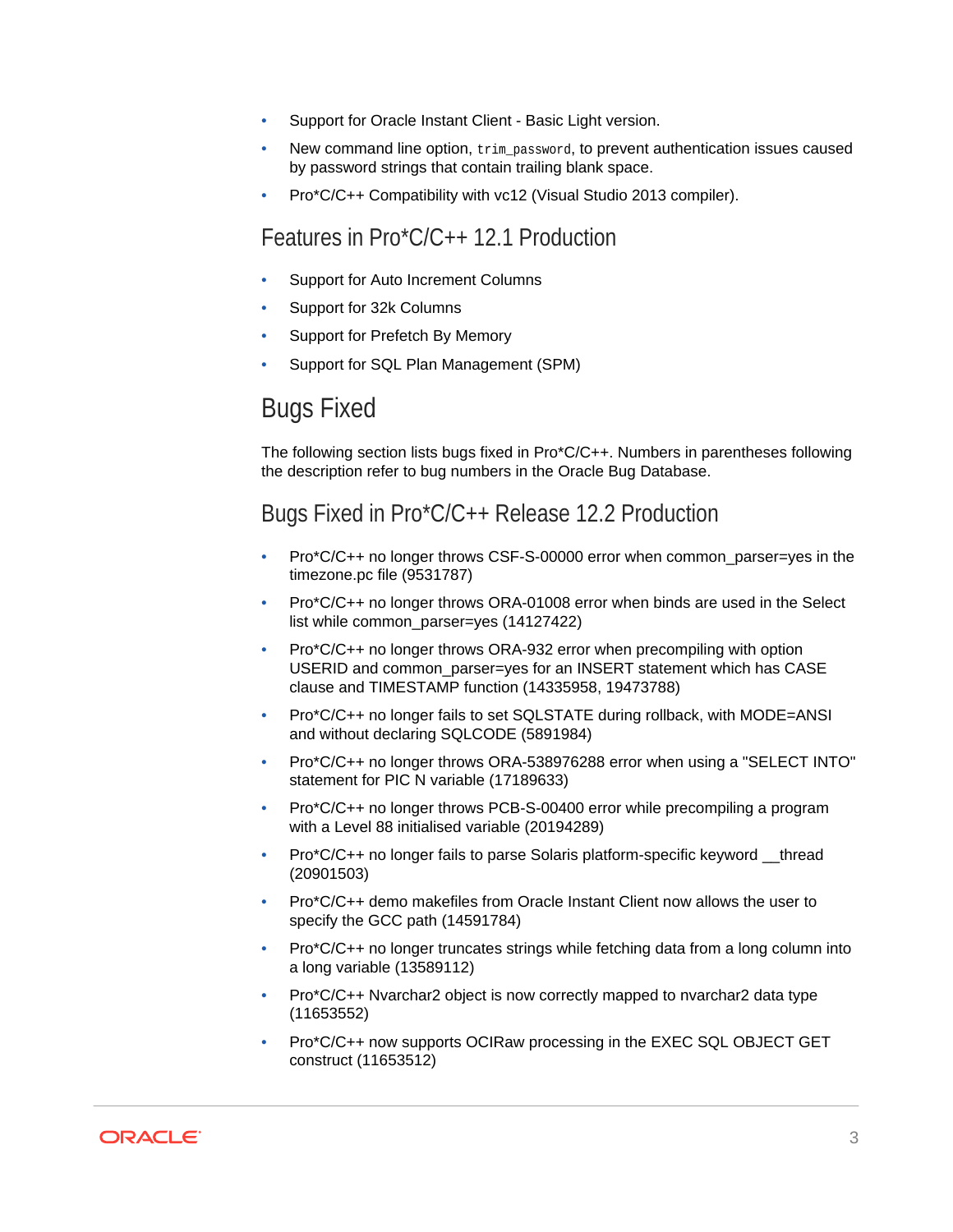- <span id="page-3-0"></span>• Pro\*C/C++ is now shipped with generic demo files instead of OSD files, and old unused files are no longer shipped (9909411)
- Pro\*C/C++ now handles parsing of lengthy numeric values (9814506)
- Pro\*C/C++ now accepts the TYPE token in the IS OF clause (9535800)
- Pro\*C/C++ now correctly interprets a newline character between single quotes in SQL statements (9531904)
- Pro\*C/C++ no longer has memory corruption issues when processing SQL statements containing N'string' (9531638)
- Pro\*C/C++ now recognizes the CURSOR WITH HOLD option when parser unification is enabled (8436316)
- Pro\*C/C++ now passes the correct "mode" parameter value to OCIStmtFetch2() (18509872)
- Pro\*C/C++ now frees up the memory allocated to column properties (20051833)
- Pro\*C/C++ no longer fails with ORA-1008 error after encountering ORA-942 error when a table is dropped (20029428)
- Pro\*C/C++ no longer throws PCC-S-2201 error while parsing cursor with hold syntax in unified parser mode (20534275)
- Pro\*C/C++ no longer throws PLS-S-201 error when compiling with common\_parser=No (20808657)
- Len attribute of Varchar structure no longer gets corrupted during batch fetching of rows (14013076)
- Pro\*C/C++ no longer throws a segmentation fault when precompiling a long filename (12565588)

Bugs Fixed in Pro\*C/C++ Release 12.1

- Pro\*C/C++ parser no longer fails when both outline and common parser are set to 'yes' (12819524)
- Pro\*C/C++ no longer generates the ANSI prototypes for public APIs when the Precompiler option 'code' is set to 'kr\_c' (10250555)
- XA application no longer crashes after upgrade to 11.2 (10086495)
- Obsolete Sun SPARC compiler option 'dalign' removed from Pro\*C/C++ demo make file (9590964)
- EXEC SQL COLLECTION GET from VARRARY(5) of CHAR(5) now behaves correctly (9531014)
- On 64-bit platform SQLSQLDAAlloc() no longer returns aninvalid descriptor handle (9491931)
- Pro\*C/C++ no longer crashes on HP-UX after upgrading to 11g (7365514)

#### Known Bugs

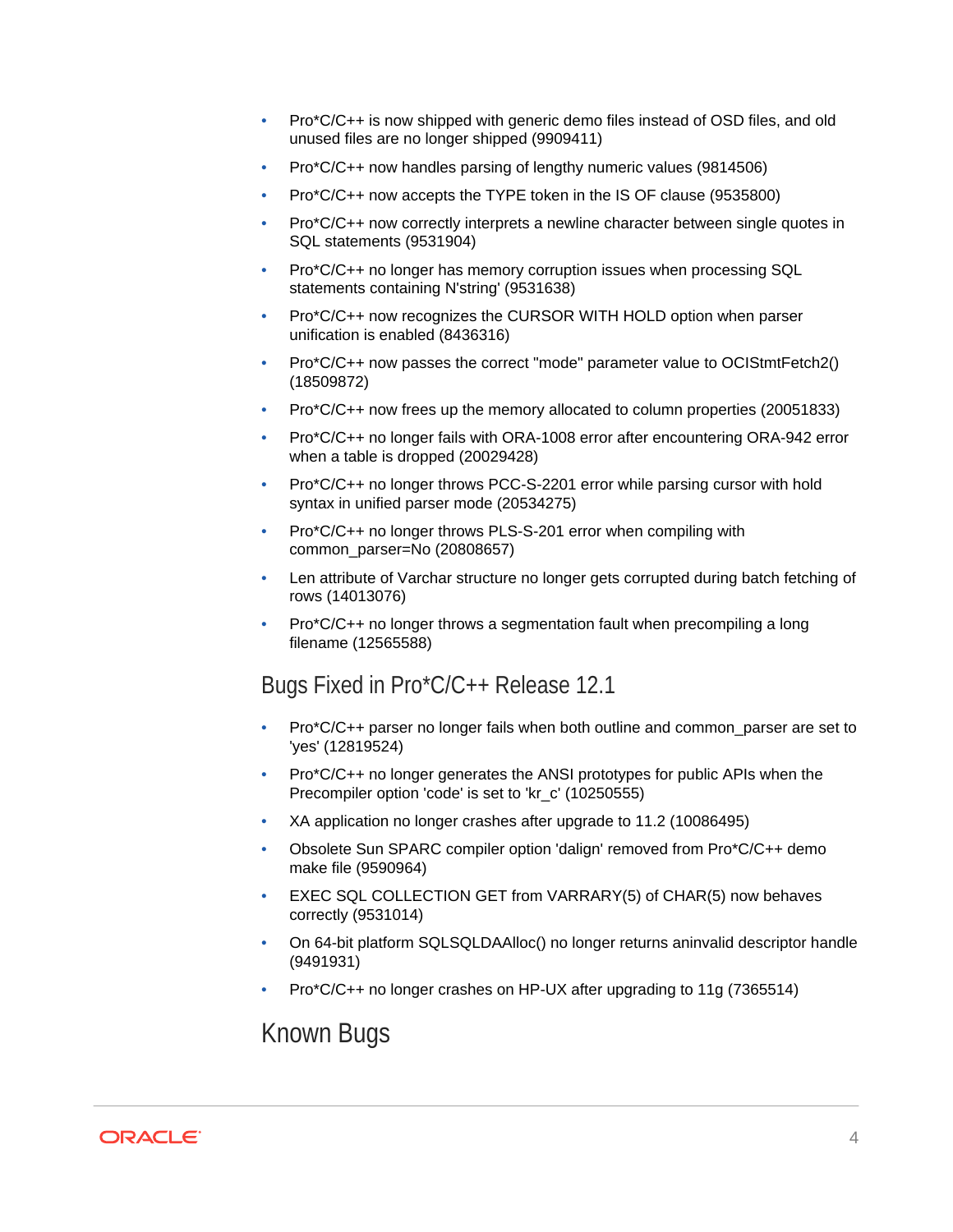<span id="page-4-0"></span>The following section lists known bugs in Pro\*C/C++. Numbers in parentheses following the description refer to bug numbers in the Oracle Bug Database.

#### Known Bugs in Pro\*C/C++ Release 12.2

- ORA-00942 error is thrown while running a query that selects values from an XML table in online mode (9535704)
- PCC-S-2322 error is thrown while executing an embedded SQL statement that contains a macro (9970779)
- PCC-S-02201 error is thrown due to a c99 compliance issue with the stdbool.h file (12866048)
- Implementation of GCC extension #include next needs to be modified in order to correctly include a file in multiple paths (21414819)
- Certain DDL statements are incorrectly parsed (20857434)
- PCC-S-02201 error is thrown while parsing the DDL statement "CREATE GLOBAL TEMPORARY TABLE" (20857400)
- PCC-S-02201 error is thrown while parsing the DDL statement "CREATE ROLE" (20857370)
- Oracle Social Network does not support special character "@" in passwords (20809065)

#### **Support**

For Pro\*C/C++ support, please contact your local Oracle Support Services Center.

Pro\*C/C++ Release Notes, 18c E84346-01

Copyright © 1996, 2018, Oracle and/or its affiliates. All rights reserved.

This software and related documentation are provided under a license agreement containing restrictions on use and disclosure and are protected by intellectual property laws. Except as expressly permitted in your license agreement or allowed by law, you may not use, copy, reproduce, translate, broadcast, modify, license, transmit, distribute, exhibit, perform, publish, or display any part, in any form, or by any means. Reverse engineering, disassembly, or decompilation of this software, unless required by law for interoperability, is prohibited.

The information contained herein is subject to change without notice and is not warranted to be error-free. If you find any errors, please report them to us in writing.

If this is software or related documentation that is delivered to the U.S. Government or anyone licensing it on behalf of the U.S. Government, then the following notice is applicable:

U.S. GOVERNMENT END USERS: Oracle programs, including any operating system, integrated software, any programs installed on the hardware, and/or documentation,<br>delivered to U.S. Government end users are "commercial computer regulations. As such, use, duplication, disclosure, modification, and adaptation of the programs, including any operating system, integrated software, any programs installed on the hardware, and/or documentation, shall be subject to license terms and license restrictions applicable to the programs. No other rights are granted to the U.S. Government.

This software or hardware is developed for general use in a variety of information management applications. It is not developed or intended for use in any inherently dangerous applications, including applications that may create a risk of personal injury. If you use this software or hardware in dangerous applications, then you shall be responsible to take all appropriate fail-safe, backup, redundancy, and other measures to ensure its safe use. Oracle Corporation and its affiliates disclaim any liability for any damages caused by use of this software or hardware in dangerous applications.

Oracle and Java are registered trademarks of Oracle and/or its affiliates. Other names may be trademarks of their respective owners.

Intel and Intel Xeon are trademarks or registered trademarks of Intel Corporation. All SPARC trademarks are used under license and are trademarks or registered trademarks of SPARC International, Inc. AMD, Opteron, the AMD logo, and the AMD Opteron logo are trademarks or registered trademarks of Advanced Micro Devices. UNIX is a registered trademark of The Open Group.

This software or hardware and documentation may provide access to or information about content, products, and services from third parties. Oracle Corporation and its affiliates are not responsible for and expressly disclaim all warranties of any kind with respect to third-party content, products, and services unless otherwise set forth in an applicable